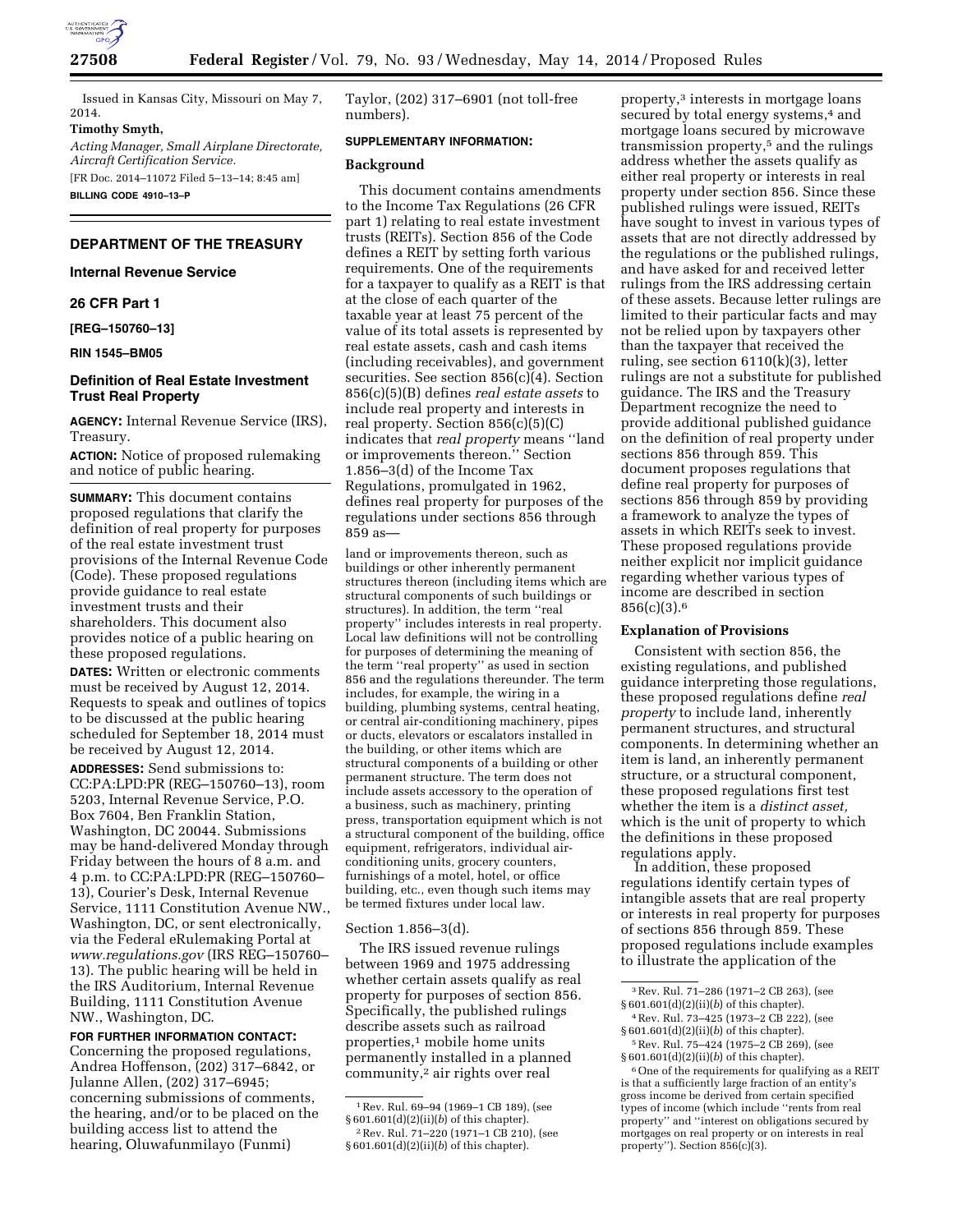principles of these proposed regulations to determine whether certain distinct assets are real property for purposes of sections 856 through 859.

### *Distinct Asset*

These proposed regulations provide that each distinct asset is tested individually to determine whether the distinct asset is real or personal property. Items that are specifically listed in these proposed regulations as types of buildings and other inherently permanent structures are distinct assets. Assets and systems specifically listed in these proposed regulations as types of structural components also are treated as distinct assets. Other distinct assets are identified using the factors provided by these proposed regulations. All listed factors must be considered, and no one factor is determinative.

#### *Land*

These proposed regulations define land to include not only a parcel of ground, but the air and water space directly above the parcel. Therefore, water space directly above the seabed is land, even though the water itself flows over the seabed and does not remain in place. Land includes crops and other natural products of land until the crops or other natural products are detached or removed from the land.

#### *Inherently Permanent Structures*

Inherently permanent structures and their structural components are real property for purposes of sections 856 through 859. These proposed regulations clarify that inherently permanent structures are structures, including buildings, that have a passive function. Therefore, if a distinct asset has an active function, such as producing goods, the distinct asset is not an inherently permanent structure under these proposed regulations. In addition to serving a passive function, a distinct asset must be inherently permanent to be an inherently permanent structure. For this purpose, permanence may be established not only by the method by which the structure is affixed but also by the weight of the structure alone.

These proposed regulations supplement the definition of inherently permanent structure by providing a safe harbor list of distinct assets that are buildings, as well as a list of distinct assets that are other inherently permanent structures. If a distinct asset is on one of these lists, either as a building or as an inherently permanent structure, the distinct asset is real property for purposes of sections 856 through 859, and a facts and

circumstances analysis is not necessary. If a distinct asset is not listed as either a building or an inherently permanent structure, these proposed regulations provide facts and circumstances that must be considered in determining whether the distinct asset is either a building or other inherently permanent structure. All listed factors must be considered, and no one factor is determinative.

One distinct asset that these proposed regulations list as an inherently permanent structure is an outdoor advertising display subject to an election to be treated as real property under section 1033(g)(3). Section 1033(g)(3) provides taxpayers with an election to treat certain outdoor advertising displays 7 as real property for purposes of Chapter 1 of the Code.

# *Structural Components*

These proposed regulations define a structural component as a distinct asset that is a constituent part of and integrated into an inherently permanent structure that serves the inherently permanent structure in its passive function and does not produce or contribute to the production of income other than consideration for the use or occupancy of space. An entire system is analyzed as a single distinct asset and, therefore, as a single structural component, if the components of the system work together to serve the inherently permanent structure with a utility-like function, such as systems that provide a building with electricity, heat, or water.<sup>8</sup> For a structural component to be real property under sections 856 through 859, the taxpayer's interest in the structural component must be held by the taxpayer together with the taxpayer's interest in the inherently permanent structure to which the structural component is functionally related. Additionally, if a distinct asset that is a structural component is customized in connection with the provision of rentable space in

8See Rev. Rul. 73–425 (1973–2 CB 222), (see § 601.601(d)(2)(ii)(b) of this chapter) (holding that a total energy system that provides a building with electricity, steam or hot water, and refrigeration may be a structural component of that building). The IRS and the Treasury Department are considering guidance to address the treatment of any income earned when a system that provides energy to an inherently permanent structure held by the REIT also transfers excess energy to a utility company.

an inherently permanent structure, the customization of that distinct asset does not cause it to fail to be a structural component.

Under these proposed regulations, an asset or system that is treated as a distinct asset is a structural component, and thus real property for purposes of sections 856 through 859, if the asset or system is included on the safe harbor list of assets that are structural components. If an asset or system that is treated as a distinct asset is not specifically listed as a structural component, these proposed regulations provide a list of facts and circumstances that must be considered in determining whether the distinct asset or system qualifies as a structural component. No one factor is determinative.

These proposed regulations do not retain the phrase ''assets accessory to the operation of a business,'' which the existing regulations use to describe an asset with an active function that is not real property for purposes of the regulations under sections 856 through 859. The IRS and the Treasury Department believe that the phrase ''assets accessory to the operation of a business'' has created uncertainty because the existing regulations are unclear whether certain assets that are permanent structures or components thereof nevertheless fail to be real property because they are used in the operation of a business. Instead, these proposed regulations adopt an approach that considers whether the distinct asset in question either serves a passive function common to real property or serves the inherently permanent structure to which it is constituent in that structure's passive function. On the other hand, if an asset has an active function, such as a distinct asset that produces, manufactures, or creates a product, then the asset is not real property unless the asset is a structural component that serves a utility-like function with respect to the inherently permanent structure of which it is a constituent part. Similarly, if an asset produces or contributes to the production of income other than consideration for the use or occupancy of space, then that asset is not real property. Thus, items that were assets accessory to the operation of a business under the existing regulations will continue to be excluded from the definition of real property for purposes of sections 856 through 859 either because they are not inherently permanent or because they serve an active function. These distinct assets include, for example, machinery; office, off-shore drilling, testing, and other equipment; transportation equipment

<sup>7</sup>Section 1.1033(g)–1(b)(3) defines *outdoor advertising display* for purposes of the section 1033 election as ''a rigidly assembled sign, display, or device that constitutes, or is used to display, a commercial or other advertisement to the public and is permanently affixed to the ground or permanently attached to a building or other inherently permanent structure.''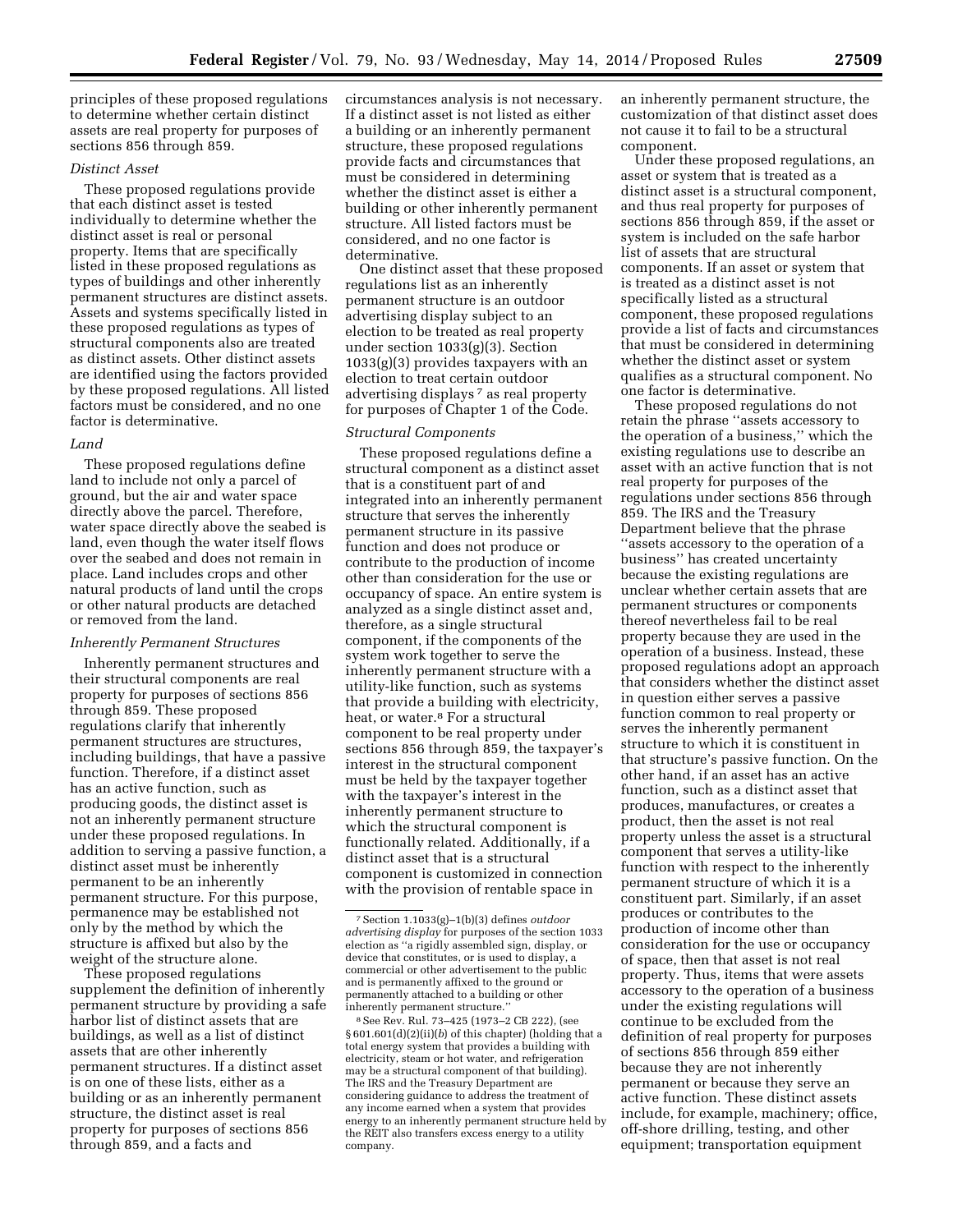that is not a structural component of a building; printing presses; refrigerators; individual air-conditioning units; grocery counters; furnishings of a motel, hotel, or office building; antennae; waveguides; transmitting, receiving, and multiplex equipment; prewired modular racks; display racks and shelves; gas pumps; and hydraulic car lifts.

# *Intangible Assets That Are Real Property*

These proposed regulations also provide that certain intangible assets are real property for purposes of sections 856 through 859. To be real property, the intangible asset must derive its value from tangible real property and be inseparable from the tangible real property from which the value is derived. Under § 1.856–2(d)(3) the assets of a REIT are its gross assets determined in accordance with generally accepted accounting principles (GAAP). Intangibles established under GAAP when a taxpayer acquires tangible real property may meet the definition of real property intangibles. A license or permit solely for the use, occupancy, or enjoyment of tangible real property may also be an interest in real property because it is in the nature of an interest in real property (similar to a lease or easement). If an intangible asset produces, or contributes to the production of, income other than consideration for the use or occupancy of space, then the asset is not real property or an interest in real property. Thus, for example, a permit allowing a taxpayer to engage in or operate a particular business is not an interest in real property.

#### *Other Definitions of Real Property*

The terms real property and personal property appear in numerous Code provisions that have diverse contexts and varying legislative purposes. In some cases, certain types of assets are specifically designated as real property or as personal property by statute, while in other cases the statute is silent as to the meaning of those terms. Ordinarily, under basic principles of statutory construction, the use of the same term in multiple Code provisions would imply (absent specific statutory modifications) that Congress intended the same meaning to apply to that term for each of the provisions in which it appears. In the case of the terms real property and personal property, however, both the regulatory process and decades of litigation have led to different definitions of these terms, in part because taxpayers have advocated for broader or narrower definitions in different contexts.

For example, in the depreciation and (prior) investment tax credit contexts, a broad definition of personal property (and a narrow definition of real property) is ordinarily more favorable to taxpayers. A tangible asset may generally be depreciated faster if it is personal property than if it is considered real property, see section  $168(c)$  and  $(g)(2)(C)$ , and (prior) section 38 property primarily included tangible personal property and excluded a building and its structural components, see § 1.48–1(c) and (d). During decades of controversy, taxpayers sought to broaden the meaning of tangible personal property and to narrow the meanings of building and structural component in efforts to qualify for the investment tax credit or for faster depreciation. That litigation resulted in courts adopting a relatively broad definition of tangible personal property (and correspondingly narrow definition of real property) for depreciation and investment tax credit purposes.

Similarly, in the context of the Foreign Investment in Real Property Tax Act (FIRPTA), codified at section 897 of the Code, a narrower definition of real property is generally more favorable to taxpayers. Enacted in 1980, FIRPTA is intended to subject foreign investors to the same U.S. tax treatment on gains from the disposition of interests in U.S. real property that applies to U.S. investors. Accordingly, foreign investors can more easily avoid U.S. tax to the extent that the definition of real property is narrow for FIRPTA purposes. As in the depreciation and investment credit contexts, this situation has led to vigorous debate over the appropriate characterization of certain types of assets (such as intangible assets) that may have characteristics associated with real property but do not fall within the traditional categories of buildings and structural components. See, for example, Advance Notice of Proposed Rulemaking, Infrastructure Improvements Under Section 897, published in the **Federal Register** (REG– 130342–08, 73 FR 64901) on October 31, 2008 (noting that taxpayers may be taking the position that a governmental permit to operate a toll bridge or toll road is not a United States real property interest for purposes of section 897 and stating that the IRS and the Treasury Department are of the view that such a permit may properly be characterized as a United States real property interest in certain circumstances). In the case of FIRPTA, however, Congress modified the definition of real property to include items of personal property that are

associated with the use of real property. See section 897(c)(6)(B) (including as real property movable walls, furnishings, and other personal property associated with the use of the real property). Consequently, it is explicitly contemplated in section 897 that an item of property may be treated as a United States real property interest for FIRPTA purposes, notwithstanding that it is characterized as personal property for other purposes of the Code.

In the REIT context, taxpayers ordinarily benefit from a relatively broad definition of real property. Consequently, taxpayers have generally advocated in the REIT context for a more expansive definition of real property than applies in the depreciation, (prior) investment tax credit, and FIRPTA contexts. In drafting these regulations, the Treasury Department and the IRS have sought to balance the general principle that common terms used in different provisions should have common meanings with the particular policies underlying the REIT provisions. These proposed regulations define real property only for purposes of sections 856 through 859. The IRS and the Treasury Department request comments, however, on the extent to which the various meanings of real property that appear in the Treasury regulations should be reconciled, whether through modifications to these proposed regulations or through modifications to the regulations under other Code provisions.

#### **Proposed Effective Date**

The IRS and the Treasury Department view these proposed regulations as a clarification of the existing definition of real property and not as a modification that will cause a significant reclassification of property. As such, these proposed regulations are proposed to be effective for calendar quarters beginning after these proposed regulations are published as final regulations in the **Federal Register**. The IRS and the Treasury Department solicit comments regarding the proposed effective date.

#### **Special Analyses**

It has been determined that this notice of proposed rulemaking is not a significant regulatory action as defined in Executive Order 12866, as supplemented by Executive Order 13653. Therefore, a regulatory assessment is not required. It also has been determined that section 553(b) of the Administrative Procedure Act (5 U.S.C. chapter 5) does not apply to these regulations, and because the regulations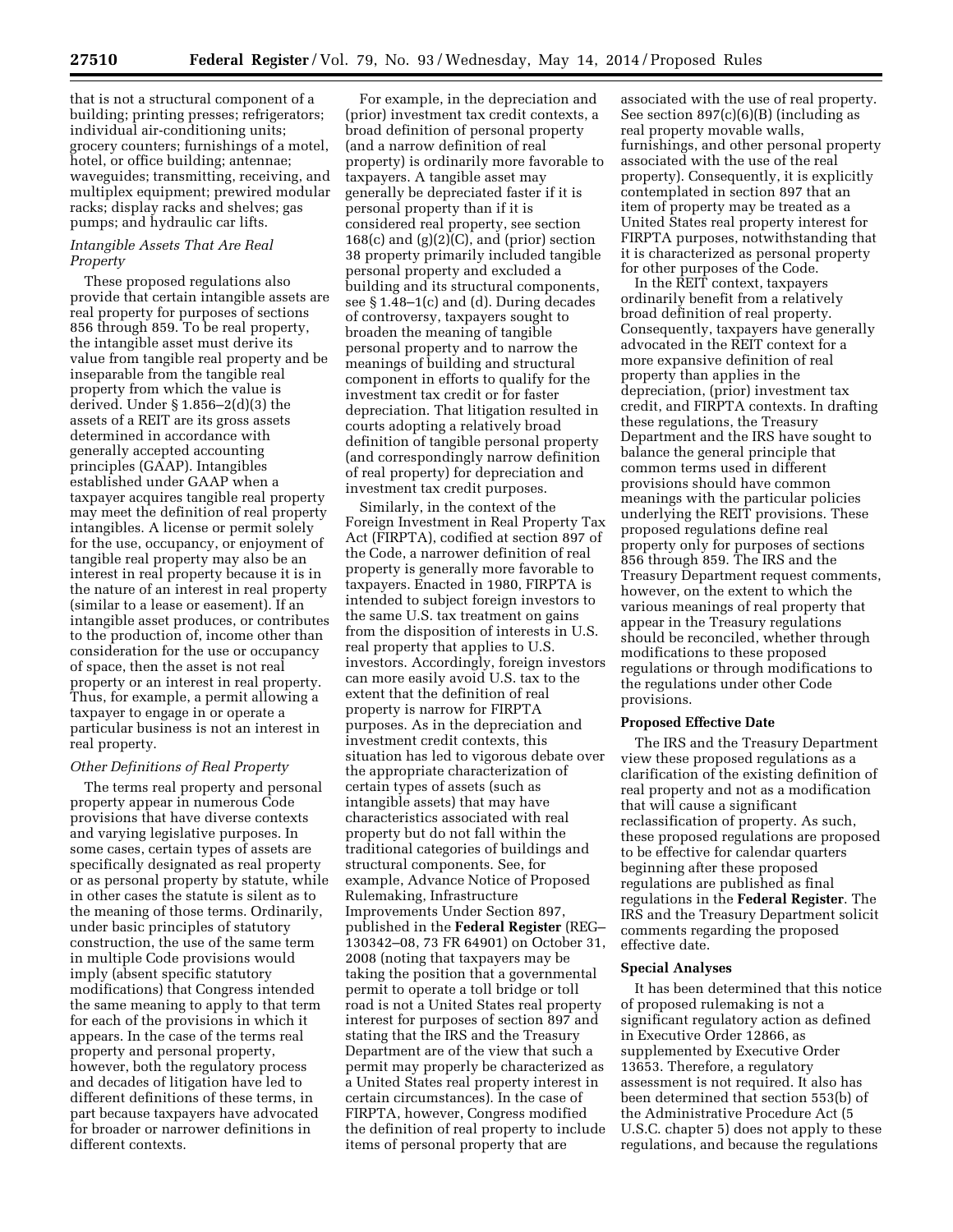do not impose a collection of information on small entities, the Regulatory Flexibility Act (5 U.S.C. chapter 6) does not apply. Pursuant to section 7805(f) of the Code, this notice of proposed rulemaking has been submitted to the Chief Counsel for Advocacy of the Small Business Administration for comment on its impact on small business.

#### **Comments and Public Hearing**

Before these proposed regulations are adopted as final regulations, consideration will be given to any written (a signed original and eight (8) copies) or electronic comments that are submitted timely to the IRS. The IRS and Treasury Department request comments on all aspects of these proposed rules. All comments will be available for public inspection and copying at *<http://www.regulations.gov>*, or upon request.

A public hearing has been scheduled for September 18, 2014, at 10:00 a.m., in the IRS Auditorium, Internal Revenue Building, 1111 Constitution Avenue NW., Washington, DC. Due to building security procedures, visitors must enter at the Constitution Avenue entrance. In addition, all visitors must present photo identification to enter the building. Because of access restrictions, visitors will not be admitted beyond the immediate entrance area more than 15 minutes before the hearing starts. For information about having your name placed on the building access list to attend the hearing, see the **FOR FURTHER INFORMATION CONTACT** section of this preamble.

The rules of 26 CFR 601.601(a)(3) apply to the hearing. Persons who wish to present oral comments at the hearing must submit written or electronic comments and an outline of the topics to be discussed and the time to be devoted to each topic (signed original and eight (8) copies) by August 12, 2014. A period of ten minutes will be allotted to each person for making comments. An agenda showing the scheduling of the speakers will be prepared after the deadline for receiving outlines has passed. Copies of the agenda will be available free of charge at the hearing.

#### **Drafting Information**

The principal authors of these regulations are Andrea M. Hoffenson and Julanne Allen, Office of Associate Chief Council (Financial Institutions and Products). However, other personnel from the IRS and the Treasury Department participated in their development.

## **List of Subjects in 26 CFR Part 1**

Income taxes, Reporting and recordkeeping requirements.

#### **Proposed Amendments to the Regulations**

Accordingly, 26 CFR part 1 is proposed to be amended as follows:

# **PART 1—INCOME TAXES**

■ **Paragraph 1.** The authority citation for part 1 continues to read in part as follows:

**Authority:** 26 U.S.C. 7805 \* \* \*

■ **Par. 2.** In § 1.856–3, paragraph (d) is revised to read as follows:

#### **§ 1.856–3 Definitions.**

\* \* \* \* \* (d) *Real property.* See § 1.856–10 for the definition of *real property.* 

\* \* \* \* \* ■ **Par. 3.** Section 1.856–10 is added to read as follows:

## **§ 1.856–10 Definition of real property.**

(a) *In general.* This section provides definitions for purposes of part II, subchapter M, chapter 1 of the Internal Revenue Code (Code). Paragraph (b) of this section defines real property, which includes land as defined under paragraph (c) of this section, and improvements to land as defined under paragraph (d) of this section. Improvements to land include inherently permanent structures as defined under paragraph (d)(2) of this section, and structural components of inherently permanent structures as defined under paragraph (d)(3) of this section. Paragraph (e) of this section provides rules for determining whether an item is a distinct asset for purposes of applying the definitions in paragraphs (b), (c), and (d) of this section. Paragraph (f) of this section identifies intangible assets that are real property or interests in real property. Paragraph (g) of this section provides examples illustrating the rules of paragraphs (b) through (f) of this section.

(b) *Real property.* The term *real property* means land and improvements to land. Local law definitions are not controlling for purposes of determining the meaning of the term real property.

(c) *Land.* Land includes water and air space superjacent to land and natural products and deposits that are unsevered from the land. Natural products and deposits, such as crops, water, ores, and minerals, cease to be real property when they are severed, extracted, or removed from the land. The storage of severed or extracted

natural products or deposits, such as crops, water, ores, and minerals, in or upon real property does not cause the stored property to be recharacterized as real property.

(d) *Improvements to land*—(1) *In general.* The term *improvements to land*  means inherently permanent structures and their structural components.

(2) *Inherently permanent structure*— (i) *In general.* The term *inherently permanent structure* means any permanently affixed building or other structure. Affixation may be to land or to another inherently permanent structure and may be by weight alone. If the affixation is reasonably expected to last indefinitely based on all the facts and circumstances, the affixation is considered permanent. A distinct asset that serves an active function, such as an item of machinery or equipment, is not a building or other inherently permanent structure.

(ii) *Building*—(A) *In general.* A building encloses a space within its walls and is covered by a roof.

(B) *Types of buildings.* Buildings include the following permanently affixed distinct assets: houses; apartments; hotels; factory and office buildings; warehouses; barns; enclosed garages; enclosed transportation stations and terminals; and stores.

(iii) *Other inherently permanent structures*—(A) *In general.* Other inherently permanent structures serve a passive function, such as to contain, support, shelter, cover, or protect, and do not serve an active function such as to manufacture, create, produce, convert, or transport.

(B) *Types of other inherently permanent structures.* Other inherently permanent structures include the following permanently affixed distinct assets: microwave transmission, cell, broadcast, and electrical transmission towers; telephone poles; parking facilities; bridges; tunnels; roadbeds; railroad tracks; transmission lines; pipelines; fences; in-ground swimming pools; offshore drilling platforms; storage structures such as silos and oil and gas storage tanks; stationary wharves and docks; and outdoor advertising displays for which an election has been properly made under section 1033(g)(3).

(iv) *Facts and circumstances determination.* If a distinct asset (within the meaning of paragraph (e) of this section) does not serve an active function as described in paragraph (d)(2)(iii)(A) of this section, and is not otherwise listed in paragraph  $(d)(2)(ii)(B)$  or  $(d)(2)(iii)(B)$  of this section or in guidance published in the Internal Revenue Bulletin (see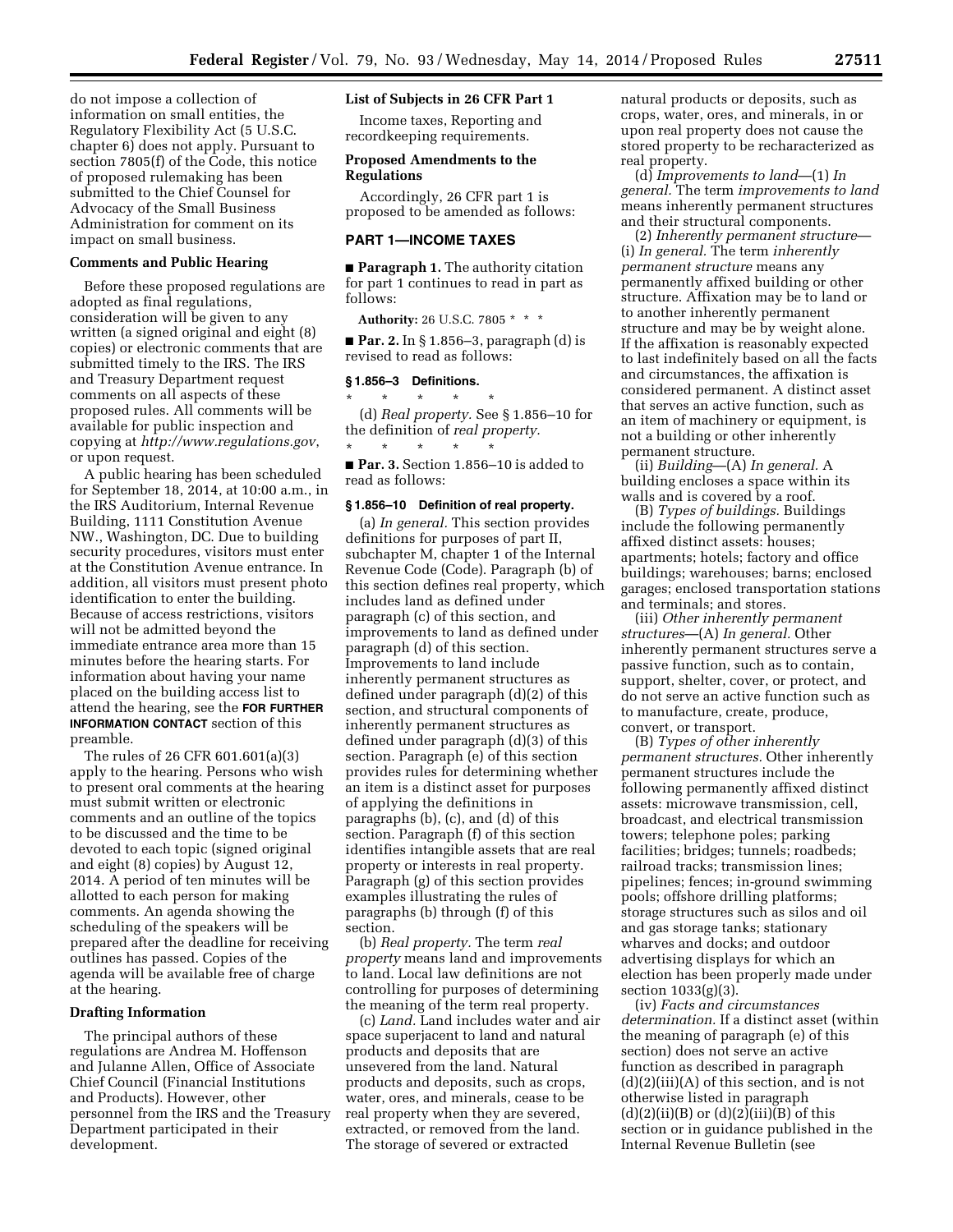$§ 601.601(d)(2)(ii)$  of this chapter), the determination of whether that asset is an inherently permanent structure is based on all the facts and circumstances. In particular, the following factors must be taken into account:

(A) The manner in which the distinct asset is affixed to real property;

(B) Whether the distinct asset is designed to be removed or to remain in place indefinitely;

(C) The damage that removal of the distinct asset would cause to the item itself or to the real property to which it is affixed;

(D) Any circumstances that suggest the expected period of affixation is not indefinite (for example, a lease that requires or permits removal of the distinct asset upon the expiration of the lease); and

(E) The time and expense required to move the distinct asset.

(3) *Structural components*—(i) *In general.* The term *structural component*  means any distinct asset (within the meaning of paragraph (e) of this section) that is a constituent part of and integrated into an inherently permanent structure, serves the inherently permanent structure in its passive function, and, even if capable of producing income other than consideration for the use or occupancy of space, does not produce or contribute to the production of such income. If interconnected assets work together to serve an inherently permanent structure with a utility-like function (for example, systems that provide a building with electricity, heat, or water), the assets are analyzed together as one distinct asset that may be a structural component. Structural components are real property only if the interest held therein is included with an equivalent interest held by the taxpayer in the inherently permanent structure to which the structural component is functionally related. If a distinct asset is customized in connection with the rental of space in or on an inherently permanent structure to which the asset relates, the customization does not affect whether the distinct asset is a structural component.

(ii) *Types of structural components.*  Structural components include the following distinct assets and systems: Wiring; plumbing systems; central heating and air conditioning systems; elevators or escalators; walls; floors; ceilings; permanent coverings of walls, floors, and ceilings; windows; doors; insulation; chimneys; fire suppression systems, such as sprinkler systems and fire alarms; fire escapes; central

refrigeration systems; integrated security systems; and humidity control systems.

(iii) *Facts and circumstances determination.* If a distinct asset (within the meaning of paragraph (e) of this section) is not otherwise listed in paragraph (d)(3)(ii) of this section or in guidance published in the Internal Revenue Bulletin (see § 601.601(d)(2)(ii) of this chapter), the determination of whether the asset is a structural component is based on all the facts and circumstances. In particular, the following factors must be taken into account:

(A) The manner, time, and expense of installing and removing the distinct asset;

(B) Whether the distinct asset is designed to be moved;

(C) The damage that removal of the distinct asset would cause to the item itself or to the inherently permanent structure to which it is affixed;

(D) Whether the distinct asset serves a utility-like function with respect to the inherently permanent structure;

(E) Whether the distinct asset serves the inherently permanent structure in its passive function;

(F) Whether the distinct asset produces income from consideration for the use or occupancy of space in or upon the inherently permanent structure;

(G) Whether the distinct asset is installed during construction of the inherently permanent structure;

(H) Whether the distinct asset will remain if the tenant vacates the premises; and

(I) Whether the owner of the real property is also the legal owner of the distinct asset.

(e) *Distinct asset*—(1) *In general.* A distinct asset is analyzed separately from any other assets to which the asset relates to determine if the asset is real property, whether as land, an inherently permanent structure, or a structural component of an inherently permanent structure.

(2) *Facts and circumstances.* The determination of whether a particular separately identifiable item of property is a distinct asset is based on all of the facts and circumstances. In particular, the following factors must be taken into account:

(i) Whether the item is customarily sold or acquired as a single unit rather than as a component part of a larger asset;

(ii) Whether the item can be separated from a larger asset, and if so, the cost of separating the item from the larger asset;

(iii) Whether the item is commonly viewed as serving a useful function

independent of a larger asset of which it is a part; and

(iv) Whether separating the item from a larger asset of which it is a part impairs the functionality of the larger asset.

(f) *Intangible assets*—(1) *In general.* If an intangible asset, including an intangible asset established under generally accepted accounting principles (GAAP) as a result of an acquisition of real property or an interest in real property, derives its value from real property or an interest in real property, is inseparable from that real property or interest in real property, and does not produce or contribute to the production of income other than consideration for the use or occupancy of space, then the intangible asset is real property or an interest in real property.

(2) *Licenses and permits.* A license, permit, or other similar right solely for the use, enjoyment, or occupation of land or an inherently permanent structure that is in the nature of a leasehold or easement generally is an interest in real property. A license or permit to engage in or operate a business generally is not real property or an interest in real property because it produces or contributes to the production of income other than consideration for the use or occupancy of space.

(g) *Examples.* The following examples demonstrate the rules of this section. *Examples 1* and *2* illustrate the definition of land as provided in paragraph (c) of this section. *Examples 3* through *10* illustrate the definition of improvements to land as provided in paragraph (d) of this section. Finally, *Examples 11* through *13* illustrate whether certain intangible assets are real property or interests in real property as provided in paragraph (f) of this section.

*Example 1. Natural products of land.* A is a real estate investment trust (REIT). REIT A owns land with perennial fruit-bearing plants. REIT A leases the fruit-bearing plants to a tenant on a long-term triple net lease basis and grants the tenant an easement on the land. The unsevered plants are natural products of the land and qualify as land within the meaning of paragraph (c) of this section. Fruit from the plants is harvested annually. Upon severance from the land, the harvested fruit ceases to qualify as land. Storage of the harvested fruit upon or within real property does not cause the harvested fruit to qualify as real property.

*Example 2. Water space superjacent to land.* REIT B leases a marina from a governmental entity. The marina is comprised of U-shaped boat slips and end ties. The U-shaped boat slips are spaces on the water that are surrounded by a dock on three sides. The end ties are spaces on the water at the end of a slip or on a long,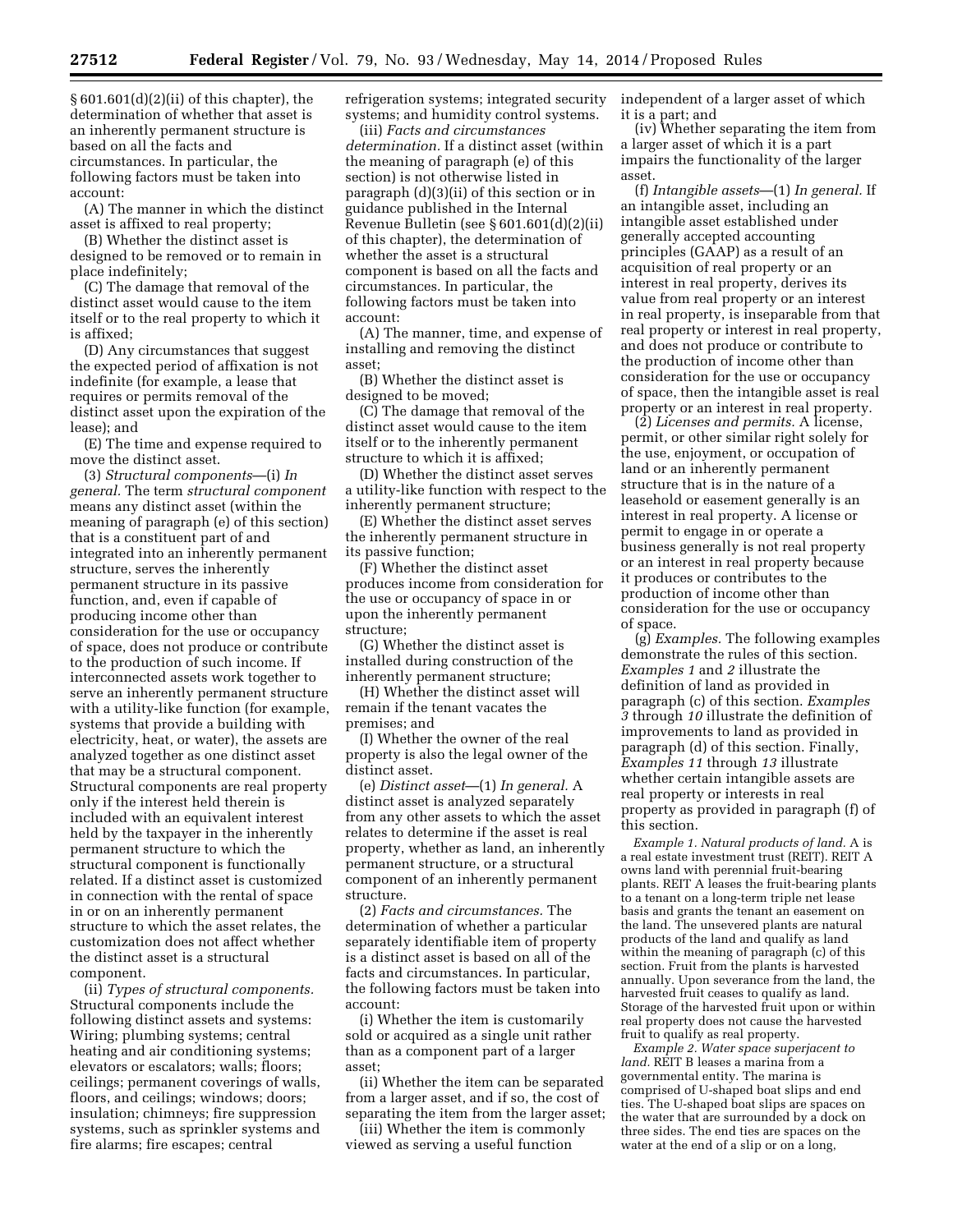straight dock. REIT B rents the boat slips and end ties to boat owners. The boat slips and end ties are water space superjacent to land that qualify as land within the meaning of paragraph (c) of this section and, therefore, qualify as real property.

*Example 3. Indoor sculpture.* (i) REIT C owns an office building and a large sculpture in the atrium of the building. The sculpture measures 30 feet tall by 18 feet wide and weighs five tons. The building was specifically designed to support the sculpture, which is permanently affixed to the building by supports embedded in the building's foundation. The sculpture was constructed within the building. Removal would be costly and time consuming and would destroy the sculpture. The sculpture is reasonably expected to remain in the building indefinitely. The sculpture does not manufacture, create, produce, convert, transport, or serve any similar active function.

(ii) When analyzed to determine whether it is an inherently permanent structure using the factors provided in paragraph (d)(2)(iv) of this section, the sculpture—

(A) Is permanently affixed to the building by supports embedded in the building's foundation;

(B) Is not designed to be removed and is designed to remain in place indefinitely;

(C) Would be damaged if removed and would damage the building to which it is affixed;

(D) Will remain affixed to the building after any tenant vacates the premises and will remain affixed to the building indefinitely; and

(E) Would require significant time and expense to move.

(iii) The factors described in this paragraph (g) *Example 3* (ii)(A) through (ii)(E) all support the conclusion that the sculpture is an inherently permanent structure within the meaning of paragraph (d)(2) of this section and, therefore, is real property.

*Example 4. Bus shelters.* (i) REIT D owns 400 bus shelters, each of which consists of four posts, a roof, and panels enclosing two or three sides. REIT D enters into a long-term lease with a local transit authority for use of the bus shelters. Each bus shelter is prefabricated from steel and is bolted to the sidewalk. Bus shelters are disassembled and moved when bus routes change. Moving a bus shelter takes less than a day and does not significantly damage either the bus shelter or the real property to which it was affixed.

(ii) The bus shelters are not enclosed transportation stations or terminals and do not otherwise meet the definition of a building in paragraph (d)(2)(ii) of this section nor are they listed as types of other inherently permanent structures in paragraph  $(d)(2)(iii)(B)$  of this section.

(iii) When analyzed to determine whether they are inherently permanent structures using the factors provided in paragraph  $(d)(2)(iv)$  of this section, the bus shelters-

(A) Are not permanently affixed to the land or an inherently permanent structure;

(B) Are designed to be removed and are not designed to remain in place indefinitely;

(C) Would not be damaged if removed and would not damage the sidewalks to which they are affixed;

(D) Will not remain affixed after the local transit authority vacates the site and will not remain affixed indefinitely; and

(E) Would not require significant time and expense to move.

(iv) The factors described in this paragraph (g) *Example 4* (iii)(A) through (iii)(E) all support the conclusion that the bus shelters are not inherently permanent structures within the meaning of paragraph (d)(2) of this section. Although the bus shelters serve a passive function of sheltering, the bus shelters are not permanently affixed, which means the bus shelters are not inherently permanent structures within the meaning of paragraph (d)(2) of this section and, therefore, are not real property.

*Example 5. Cold storage warehouse.* (i) REIT E owns a refrigerated warehouse (Cold Storage Warehouse). REIT E enters into longterm triple net leases with tenants. The tenants use the Cold Storage Warehouse to store perishable products. Certain components and utility systems within the Cold Storage Warehouse have been customized to accommodate the tenants' need for refrigerated storage space. For example, the Cold Storage Warehouse has customized freezer walls and a central refrigeration system. Freezer walls within the Cold Storage Warehouse are specifically designed to maintain the desired temperature within the warehouse. The freezer walls and central refrigeration system are each comprised of a series of interconnected assets that work together to serve a utility-like function within the Cold Storage Warehouse, were installed during construction of the building, and will remain in place when a tenant vacates the premises. The freezer walls and central refrigeration system were each designed to remain permanently in place.

(ii) Walls and central refrigeration systems are listed as structural components in paragraph (d)(3)(ii) of this section and, therefore, are real property. The customization of the freezer walls does not affect their qualification as structural components. Therefore, the freezer walls and central refrigeration system are structural components of REIT E's Cold Storage Warehouse.

*Example 6. Data center.* (i) REIT F owns a building that it leases to a tenant under a long-term triple net lease. Certain interior components and utility systems within the building have been customized to accommodate the particular requirements for housing computer servers. For example, to accommodate the computer servers, REIT F's building has been customized to provide a higher level of electrical power, central air conditioning, telecommunications access, and redundancies built into the systems that provide these utilities than is generally available to tenants of a conventional office building. In addition, the space for computer servers in REIT F's building is constructed on raised flooring, which is necessary to accommodate the electrical, telecommunications, and HVAC infrastructure required for the servers. The following systems of REIT F's building have been customized to permit the building to house the servers: central heating and air

conditioning system, integrated security system, fire suppression system, humidity control system, electrical distribution and redundancy system (Electrical System), and telecommunication infrastructure system (each, a System). Each of these Systems is comprised of a series of interconnected assets that work together to serve a utility-like function within the building. The Systems were installed during construction of the building and will remain in place when the tenant vacates the premises. Each of the Systems was designed to remain permanently in place and was customized by enhancing the capacity of the System in connection with the rental of space within the building.

(ii) The central heating and air conditioning system, integrated security system, fire suppression system, and humidity control system are listed as structural components in paragraph (d)(3)(ii) of this section and, therefore, are real property. The customization of these Systems does not affect the qualification of these Systems as structural components of REIT F's building within the meaning of paragraph  $(d)(3)$  of this section.

(iii) In addition to wiring, which is listed as a structural component in paragraph (d)(3)(ii) of this section and, therefore, is real property, the Electrical System and telecommunication infrastructure system include equipment used to ensure that the tenant is provided with uninterruptable, stable power and telecommunication services. When analyzed to determine whether they are structural components using the factors in paragraph  $(d)(3)(iii)$  of this section, the Electrical System and telecommunication infrastructure system—

(A) Are embedded within the walls and floors of the building and would be costly to remove;

(B) Are not designed to be moved, are designed specifically for the particular building of which they are a part, and are intended to remain permanently in place;

(C) Would not be significantly damaged upon removal and although they would damage the walls and floors in which they are embedded, they would not significantly damage the building if they were removed; (D) Serve a utility-like function with

respect to the building;

(E) Serve the building in its passive function of containing, sheltering and protecting computer servers;

(F) Produce income as consideration for the use or occupancy of space within the building;

(G) Were installed during construction of the building;

(H) Will remain in place when the tenant vacates the premises; and

(I) Are owned by REIT F, which also owns the building.

(iv) The factors described in this paragraph (g) *Example 6* (iii)(A), (iii)(B), and (iii)(D) through (iii)(I) all support the conclusion that the Electrical System and telecommunication infrastructure system are structural components of REIT F's building within the meaning of paragraph (d)(3) of this section and, therefore, are real property. The factor described in this paragraph (g) *Example 6*  (iii)(C) would support a conclusion that the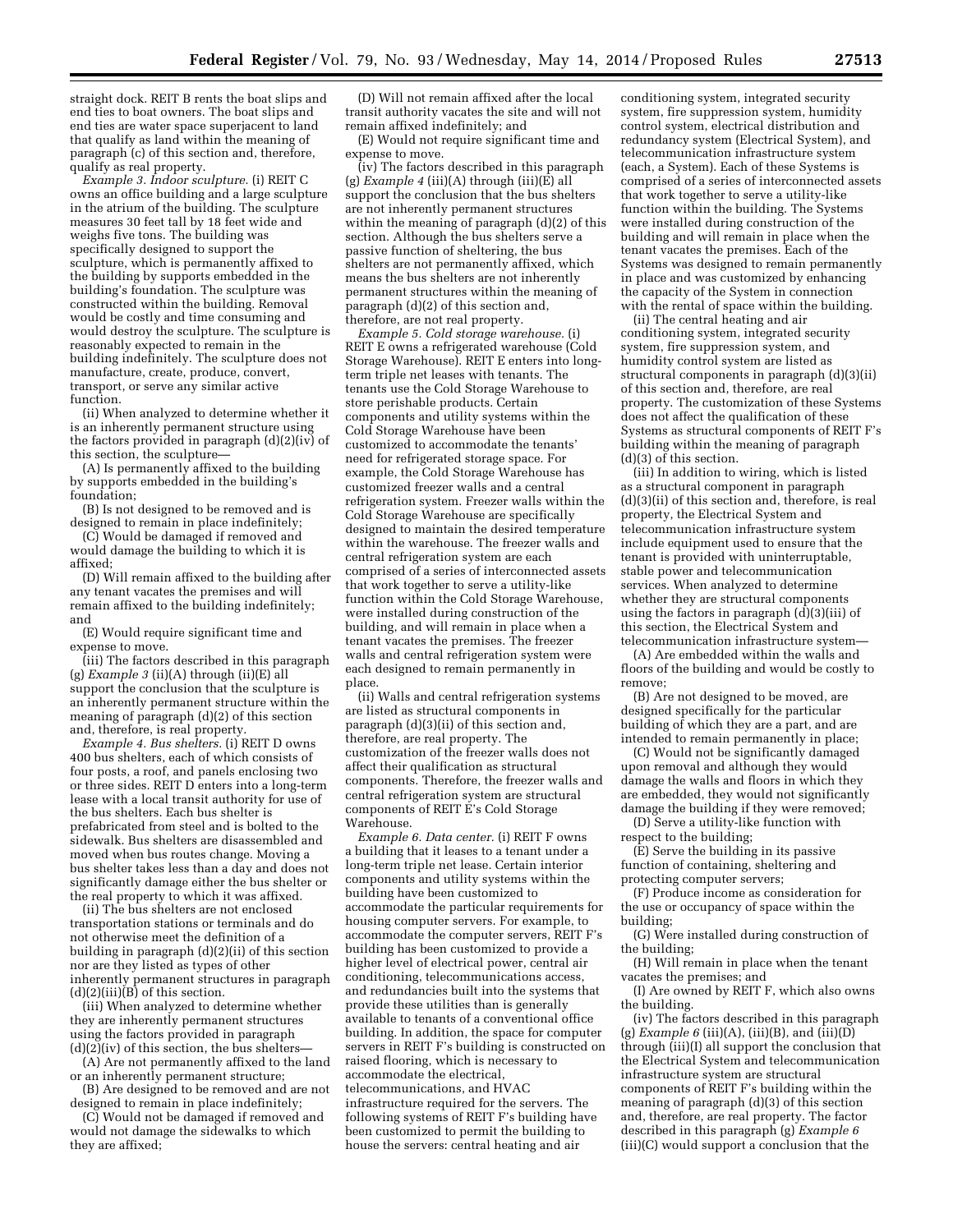Electrical System and telecommunication infrastructure system are not structural components. However this factor does not outweigh the factors supporting the conclusion that the Electric System and telecommunication infrastructure system are structural components.

*Example 7. Partitions.* (i) REIT G owns an office building that it leases to tenants under long-term triple net leases. Partitions are used to delineate space between tenants and within each tenant's space. The office building has two types of interior, non-loadbearing drywall partition systems: a conventional drywall partition system (Conventional Partition System) and a modular drywall partition system (Modular Partition System). Neither the Conventional Partition System nor the Modular Partition System was installed during construction of the office building. Conventional Partition Systems are comprised of fully integrated gypsum board partitions, studs, joint tape, and covering joint compound. Modular Partition Systems are comprised of assembled panels, studs, tracks, and exposed joints. Both the Conventional Partition System and the Modular Partition System reach from the floor to the ceiling.

(ii) Depending on the needs of a new tenant, the Conventional Partition System may remain in place when a tenant vacates the premises. The Conventional Partition System is designed and constructed to remain in areas not subject to reconfiguration or expansion. The Conventional Partition System can be removed only by demolition, and, once removed, neither the Conventional Partition System nor its components can be reused. Removal of the Conventional Partition System causes substantial damage to the Conventional Partition System itself but does not cause substantial damage to the building.

(iii) Modular Partition Systems are typically removed when a tenant vacates the premises. Modular Partition Systems are not designed or constructed to remain permanently in place. Modular Partition Systems are designed and constructed to be movable. Each Modular Partition System can be readily removed, remains in substantially the same condition as before, and can be reused. Removal of a Modular Partition System does not cause any substantial damage to the Modular Partition System itself or to the building. The Modular Partition System may be moved to accommodate the reconfigurations of the interior space within the office building for various tenants that occupy the building.

(iv) The Conventional Partition System is a wall, and walls are listed as structural components in paragraph (d)(3)(ii) of this section. The Conventional Partition System, therefore, is real property.

(v) When analyzed to determine whether it is a structural component using the factors provided in paragraph (d)(3)(iii) of this section, the Modular Partition System—

(A) Is installed and removed quickly and with little expense;

(B) Is not designed specifically for the particular building of which it is a part and is not intended to remain permanently in place;

(C) Is not damaged, and the building is not damaged, upon its removal;

(D) Does not serve a utility-like function with respect to the building;

(E) Serves the building in its passive function of containing and protecting the tenants' assets;

(F) Produces income only as consideration for the use or occupancy of space within the building;

(G) Was not installed during construction of the building;

(H) Will not remain in place when a tenant vacates the premises; and

(I) Is owned by REIT G.

(vi) The factors described in this paragraph (g) *Example 7* (v)(A) through (v)(D), (v)(G), and (v)(H) all support the conclusion that the Modular Partition System is not a structural component of REIT G's building within the meaning of paragraph (d)(3) of this section and, therefore, is not real property. The factors described in this paragraph (g) *Example 7* (v)(E), (v)(F), and (v)(I) would support a conclusion that the Modular Partition System is a structural component. These factors, however, do not outweigh the factors supporting the conclusion that the Modular Partition System is not a structural component.

*Example 8. Solar energy site.* (i) REIT H owns a solar energy site, among the components of which are land, photovoltaic modules (PV Modules), mounts, and an exit wire. REIT H enters into a long-term triple net lease with a tenant for the solar energy site. The mounts (that is, the foundations and racks) support the PV Modules. The racks are affixed to the land through foundations made from poured concrete. The mounts will remain in place when the tenant vacates the solar energy site. The PV Modules convert solar photons into electric energy (electricity). The exit wire is buried underground, is connected to equipment that is in turn connected to the PV Modules, and transmits the electricity produced by the PV Modules to an electrical power grid, through which the electricity is distributed for sale to third parties.

(ii) REIT H's PV Modules, mounts, and exit wire are each separately identifiable items. Separation from a mount does not affect the ability of a PV Module to convert photons to electricity. Separation from the equipment to which it is attached does not affect the ability of the exit wire to transmit electricity to the electrical power grid. The types of PV Modules and exit wire that REIT H owns are each customarily sold or acquired as single units. Removal of the PV Modules from the mounts to which they relate does not damage the function of the mounts as support structures and removal is not costly. The PV Modules are commonly viewed as serving the useful function of converting photons to electricity, independent of the mounts. Disconnecting the exit wire from the equipment to which it is attached does not damage the function of that equipment, and the disconnection is not costly. The PV Modules, mounts, and exit wire are each distinct assets within the meaning of paragraph (e) of this section.

(iii) The land is real property as defined in paragraph (c) of this section.

(iv) The mounts are designed and constructed to remain permanently in place, and they have a passive function of supporting the PV Modules. When analyzed to determine whether they are inherently permanent structures using the factors provided in paragraph (d)(2)(iv) of this section, the mounts-

(A) Are permanently affixed to the land through the concrete foundations or molded concrete anchors (which are part of the mounts);

(B) Are not designed to be removed and are designed to remain in place indefinitely;

(C) Would be damaged if removed;

(D) Will remain affixed to the land after the tenant vacates the premises and will remain affixed to the land indefinitely; and

(E) Would require significant time and expense to move.

(v) The factors described in this paragraph (g) *Example 8* (iv)(A) through (iv)(E) all support the conclusion that the mounts are inherently permanent structures within the meaning of paragraph (d)(2) of this section and, therefore, are real property.

(vi) The PV Modules convert solar photons into electricity that is transmitted through an electrical power grid for sale to third parties. The conversion is an active function. The PV Modules are items of machinery or equipment and are not inherently permanent structures within the meaning of paragraph (d)(2) of this section and, therefore, are not real property. The PV Modules do not serve the mounts in their passive function of providing support; instead, the PV Modules produce electricity for sale to third parties, which is income other than consideration for the use or occupancy of space. The PV Modules are not structural components of REIT H's mounts within the meaning of paragraph (d)(3) of this section and, therefore, are not real property.

(vii) The exit wire is buried under the ground and transmits the electricity produced by the PV Modules to the electrical power grid. The exit wire was installed during construction of the solar energy site and is designed to remain permanently in place. The exit wire is inherently permanent and is a transmission line, which is listed as an inherently permanent structure in paragraph (d)(2)(iii)(B) of this section. Therefore, the exit wire is real property.

*Example 9. Solar-powered building.* (i) REIT I owns a solar energy site similar to that described in *Example 8,* except that REIT I's solar energy site assets (Solar Energy Site Assets) are mounted on land adjacent to an office building owned by REIT I. REIT I leases the office building and the solar energy site to a single tenant. Although the tenant occasionally transfers excess electricity produced by the Solar Energy Site Assets to a utility company, the Solar Energy Site Assets are designed and intended to produce electricity only to serve the office building. The Solar Energy Site Assets were designed and constructed specifically for the office building and are intended to remain permanently in place but were not installed during construction of the office building. The Solar Energy Site Assets will not be removed if the tenant vacates the premises.

(ii) With the exception of the occasional transfers of excess electricity to a utility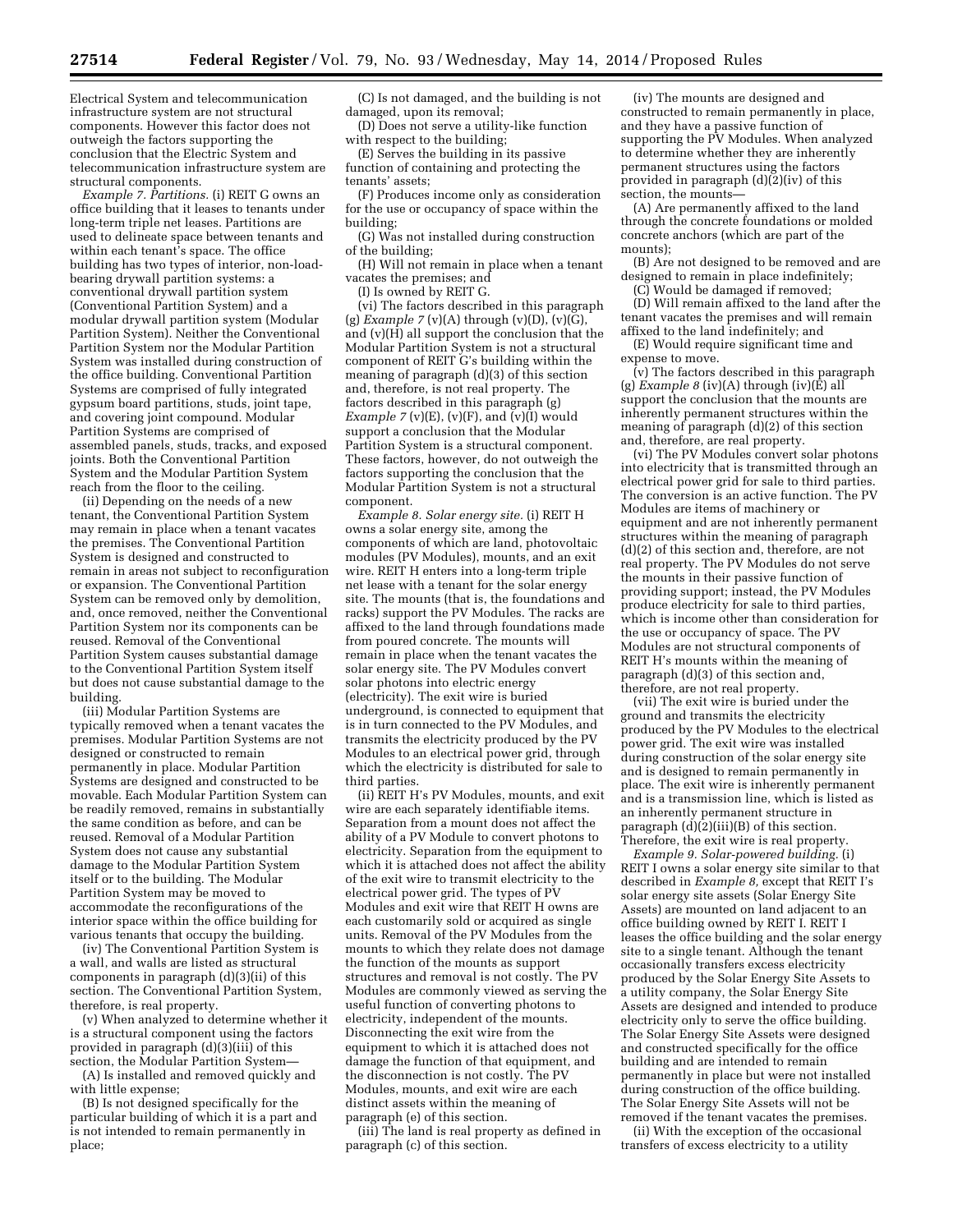company, the Solar Energy Site Assets serve the office building to which they are constituent, and, therefore, the Solar Energy Site Assets are analyzed to determine whether they are a structural component using the factors provided in paragraph (d)(3)(iii) of this section. The Solar Energy Site Assets—

(A) Are expensive and time consuming to install and remove;

(B) Are designed specifically for the particular office building for which they are a part and are intended to remain permanently in place;

(C) Will not cause damage to the office building if removed (but the mounts would be damaged upon removal);

(D) Serve a utility-like function with respect to the office building;

(E) Serve the office building in its passive function of containing and protecting the tenants' assets;

(F) Produce income from consideration for the use or occupancy of space within the office building;

(G) Were installed after construction of the office building;

(H) Will remain in place when the tenant vacates the premises; and

(I) Are owned by REIT I (which is also the owner of the office building).

(iii) The factors described in this paragraph (g) *Example 9* (ii)(A), (ii)(B), (ii)(C) (in part), (ii)(D) through (ii)(F), (ii)(H), and (ii)(I) all support the conclusion that the Solar Energy Site Assets are a structural component of REIT I's office building within the meaning of paragraph (d)(3) of this section and, therefore, are real property. The factors described in this paragraph (g) *Example 9*  (ii)(C) (in part) and (ii)(G) would support a conclusion that the Solar Energy Site Assets are not a structural component, but these factors do not outweigh factors supporting the conclusion that the Solar Energy Site Assets are a structural component.

(iv) The result in this *Example 9* would not change if, instead of the Solar Energy Site Assets, solar shingles were used as the roof of REIT I's office building. Solar shingles are roofing shingles like those commonly used for residential housing, except that they contain built-in PV modules. The solar shingle installation was specifically designed and constructed to serve only the needs of REIT I's office building, and the solar shingles were installed as a structural component to provide solar energy to REIT I's office building (although REIT I's tenant occasionally transfers excess electricity produced by the solar shingles to a utility company). The analysis of the application of the factors provided in paragraph (d)(3)(ii) of this section would be similar to the analysis of the application of the factors to the Solar Energy Site Assets in this paragraph (g) *Example 9* (ii) and (iii).

*Example 10. Pipeline transmission system.*  (i) REIT J owns an oil pipeline transmission system that contains and transports oil from producers and distributors of the oil to other distributors and end users. REIT J enters into a long-term, triple net lease with a tenant for the pipeline transmission system. The pipeline transmission system is comprised of underground pipelines, storage tanks, valves,

vents, meters, and compressors. Although the pipeline transmission system serves an active function, transporting oil, a distinct asset within the system may nevertheless be an inherently permanent structure that does not itself perform an active function. Each of these distinct assets was installed during construction of the pipeline transmission system and will remain in place when a tenant vacates the pipeline transmission system. Each of these assets was designed to remain permanently in place.

(ii) The pipelines and storage tanks are inherently permanent and are listed as inherently permanent structures in paragraph (d)(2)(iii)(B) of this section. Therefore, the pipelines and storage tanks are real property.

(ii) Valves are placed at regular intervals along the pipeline to control oil flow and isolate sections of the pipeline in case there is need for a shut-down or maintenance of the pipeline. Vents equipped with vent valves are also installed in tanks and at regular intervals along the pipeline to relieve pressure in the tanks and pipeline. When analyzed to determine whether they are structural components using the factors set forth in paragraph (d)(3)(iii) of this section, the valves and vents—

(A) Are time consuming and expensive to install and remove from the tanks or pipeline;

(B) Are designed specifically for the particular tanks or pipeline for which they are a part and are intended to remain permanently in place;

(C) Will sustain damage and will damage the tanks or pipeline if removed;

(D) Do not serve a utility-like function with respect to the tanks or pipeline;

(E) Serve the tanks and pipeline in their passive function of containing tenants' oil;

(F) Produce income only from consideration for the use or occupancy of space within the tanks or pipeline;

(G) Were installed during construction of the tanks or pipeline;

(H) Will remain in place when a tenant vacates the premises; and

(I) Are owned by REIT J.

(iii) The factors described in this paragraph (g) *Example 10* (ii)(A) through (ii)(C) and (ii)(E) through (ii)(I) support the conclusion that the vents and valves are structural components of REIT J's tanks or pipeline within the meaning of paragraph (d)(3) of this section and, therefore, are real property. The factor described in this paragraph (g) *Example 10* (ii)(D) would support a conclusion that the vents and valves are not structural components, but this factor does not outweigh the factors that support the conclusion that the vents and valves are structural components.

(iv) Meters are used to measure the oil passing into or out of the pipeline transmission system for purposes of determining the end users' consumption. Over long distances, pressure is lost due to friction in the pipeline transmission system. Compressors are required to add pressure to transport oil through the entirety of the pipeline. The meters and compressors do not serve the tanks or pipeline in their passive function of containing the tenants' oil, and are used in connection with the production

of income from the sale and transportation of oil, rather than as consideration for the use or occupancy of space within the tanks or pipeline. The meters and compressors are not structural components within the meaning of paragraph (d)(3) of this section and, therefore, are not real property.

*Example 11. Goodwill.* REIT K acquires all of the stock of Corporation A, whose sole asset is an established hotel in a major metropolitan area. The hotel building is strategically located and is an historic structure viewed as a landmark. The hotel is well run by an independent contractor but the manner in which the hotel is operated does not differ significantly from the manner in which other city hotels are operated. Under GAAP, the amount allocated to Corporation A's hotel is limited to its depreciated replacement cost, and the difference between the amount paid for the stock of Corporation A and the depreciated replacement cost of the hotel is treated as goodwill attributable to the acquired hotel. This goodwill derives its value and is inseparable from Corporation A's hotel. If REIT K's acquisition of Corporation A had been a taxable asset acquisition rather than a stock acquisition, the goodwill would have been included in the tax basis of the hotel for Federal income tax purposes, and would not have been separately amortizable. The goodwill is real property to REIT K when it acquires the stock of Corporation A.

*Example 12. Land use permit.* REIT L receives a special use permit from the government to place a cell tower on federal government land that abuts a federal highway. Governmental regulations provide that the permit is not a lease of the land, but is a permit to use the land for a cell tower. Under the permit, the government reserves the right to cancel the permit and compensate REIT L if the site is needed for a higher public purpose. REIT L leases space on the tower to various cell service providers. Each cell service provider installs its equipment on a designated space on REIT L's cell tower. The permit does not produce, or contribute to the production of, any income other than REIT L's receipt of payments from the cell service providers in consideration for their being allowed to use space on the tower. The permit is in the nature of a leasehold that allows REIT L to place a cell tower in a specific location on government land. Therefore, the permit is an interest in real property.

*Example 13. License to operate a business.*  REIT M owns a building and receives a license from State to operate a casino in the building. The license applies only to REIT M's building and cannot be transferred to another location. REIT M's building is an inherently permanent structure under paragraph (d)(2)(i) of this section and, therefore, is real property. However, REIT M's license to operate a casino is not a right for the use, enjoyment, or occupation of REIT M's building, but is rather a license to engage in the business of operating a casino in the building. Therefore, the casino license is not real property.

(h) *Effective/applicability date.* The rules of this section apply for calendar quarters beginning on or before the date